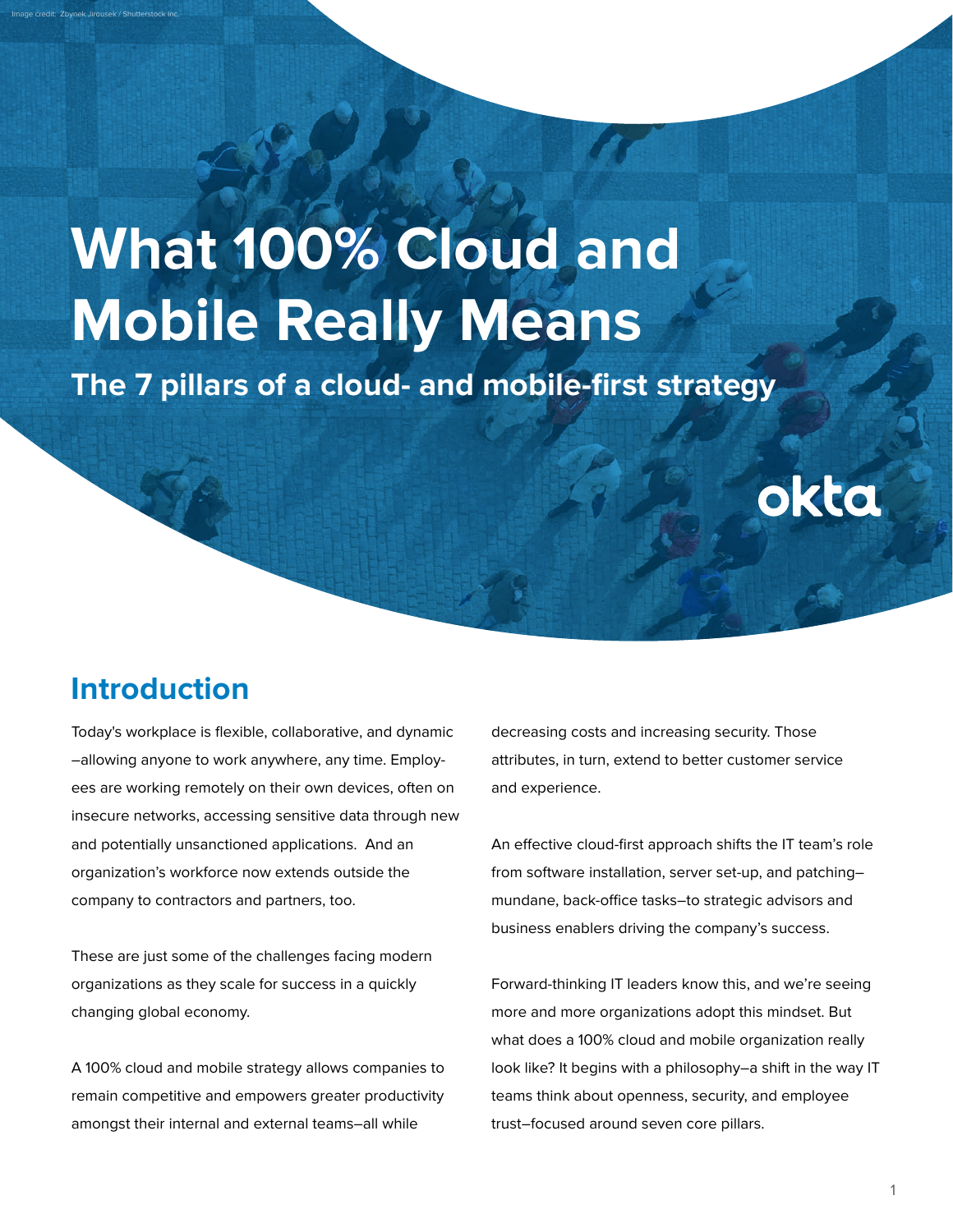## **Seven pillars of a 100% cloud and mobile organization**

These seven pillars are the core attributes of being cloud- and mobile-first. They serve as vital, interlinking nodes that alone promote efficiency and progress, and together produce cloud-first transformation.

#### **1. SaaS**

Okta's [2018 Businesses @ Work Report](https://www.okta.com/businesses-at-work/2018-01/)<sup>1</sup> shows that organizations are investing more heavily in SaaS apps than ever before–in all regions and industries, and in companies of all sizes. From 2015-2017, the median number of apps per Okta customer grew 24%.

Instead of running apps themselves, IT teams in 100% cloud and mobile organizations offload that responsibility to best-of-breed cloud apps, such as Box, Office 365, and Slack. Cloud apps have inherently higher availability, better user experiences, are cheaper to maintain, and offer greater flexibility. Companies running legacy software can now comfortably move to the cloud, adopting newer protocols like SAML 2.0 or OpenID Connect in the process.

SaaS is also more secure than on-premises infrastructure. According to Alert Logic's 2017 Cloud Security Report<sup>2</sup>, on-prem environments experience 51% more security incidents than their cloud-based counterparts. And, with cloud identity providers offering built-in SaaS integrations (with thousands of options), companies can securely connect their teams to the tools they need in minutes.

The fear of transitioning from legacy apps to cloud apps is unfounded. Cloud-first organizations leverage their access to vast libraries of SaaS applications for dynamic and scalable choice.

### **2. Distributed IT**

Because SaaS apps have such an easy deployment model, the discovery and adoption of new apps in a cloud- and mobile-first organization is shared across the IT team and the departments who use them. This frees IT from acting as the gatekeeper of app adoption and empowers BUs to find and use the tools that make them most effective in the shortest time frame.

IT remains in an advisory role to ensure security standards, but each department can efficiently deploy the suite of SaaS tools it needs.

<sup>1. 2018</sup> Businesses @ Work Report, https://www.okta.com/businesses-at-work/2018-01/

<sup>2.</sup> Alert Logic 2017 Cloud Security Report, https://www.alertlogic.com/resources/cloud-security-report-2017/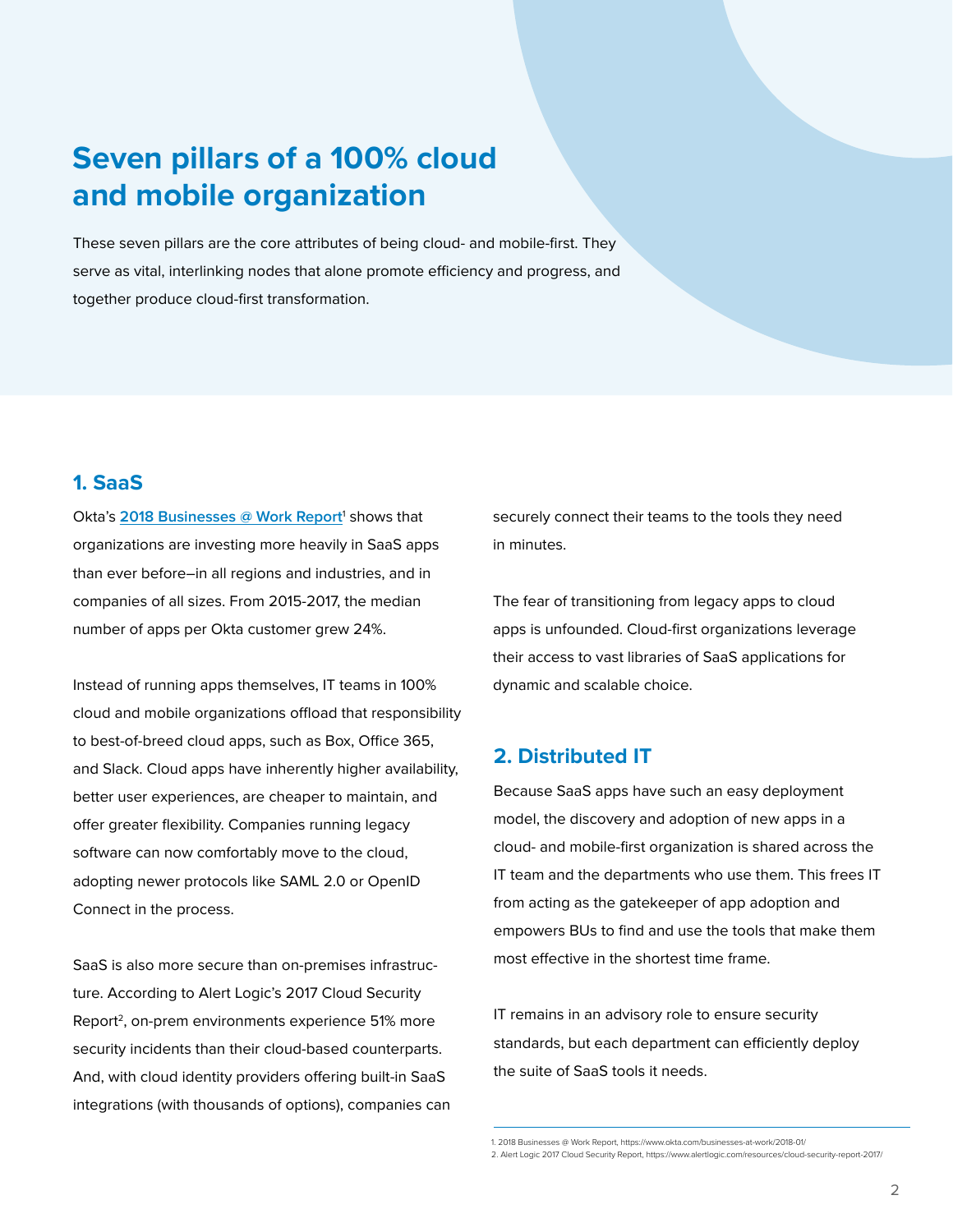#### **3. Distributed workforce**

According to IDC's CloudView Survey<sup>3</sup>, 40% of today's companies want to transition to a cloud-first strategy within the next 12 months because it affords them greater flexibility.

When companies are 100% cloud and mobile, they break down traditional office walls. They're agnostic to where their employees work. IT provides the right tools to the right people and access at the right time–even if it's beyond the firewall.

This also facilitates more productivity with outside contractors and global partners, particularly ones who require access to sensitive internal applications from unknown devices and insecure networks. A cloud- and mobile-first strategy gives all users secure access to internal resources without needing to jump through cumbersome hoops like firewalls and VPNs.

#### **4. Security focused on apps & data**

Companies are concerned with how their security measures up, and legacy infrastructure is vulnerable to increasingly sophisticated attacks. The firewall has been a traditional security mainstay to safeguard networks and infrastructure–and yet, for all their merits, even the strongest firewalls have been unreliable in securing sensitive data. Moreover, locking down devices and the network is heavy-handed and difficult to manage, especially if many of your users are outside the network.

A 100% cloud and mobile approach places security directly on the apps and devices through strong identity and access management processes. Multi-factor authentication (MFA) plays a huge role in securing apps and data. According to Verizon's Data Breach Investigation Report<sup>4</sup>, 81% of data breaches involved weak or compromised credentials. MFA acts as the gate before the front

door, increasing security by requiring additional factors– such as SMS, push notifications, or email–from a user before he or she logs in. By layering on an adaptive policy that takes into account access attributes like device type, IP address, and user privileges, IT can ensure an even higher level of security that wasn't possible before.

#### **5. A mixed Mac and PC environment**

In modern organizations, employees are able to access apps and data using the devices and operating systems they choose. But that freedom presents unique challenges. For example, Mac OS devices have become favored among employees, but have never played well with Microsoft AD.

When everything was behind a firewall, end points were seen as the weakest link and had to be locked down. A 100% cloud and mobile organization focuses on identity and authentication instead, which enables access to apps from any endpoint.

It no longer matters, then, if an employee is using a Mac or a Windows device. They have the freedom to work on the devices that make them feel their most comfortable and productive. In fact, many cloud- and mobile-first organizations now start entirely on Mac devices.



<sup>3.</sup> IDC 2017 CloudView Survey, https://www.idc.com/

<sup>4.</sup> Verizon's 2017 Data Breach Investigations Report, http://www.verizonenterprise.com/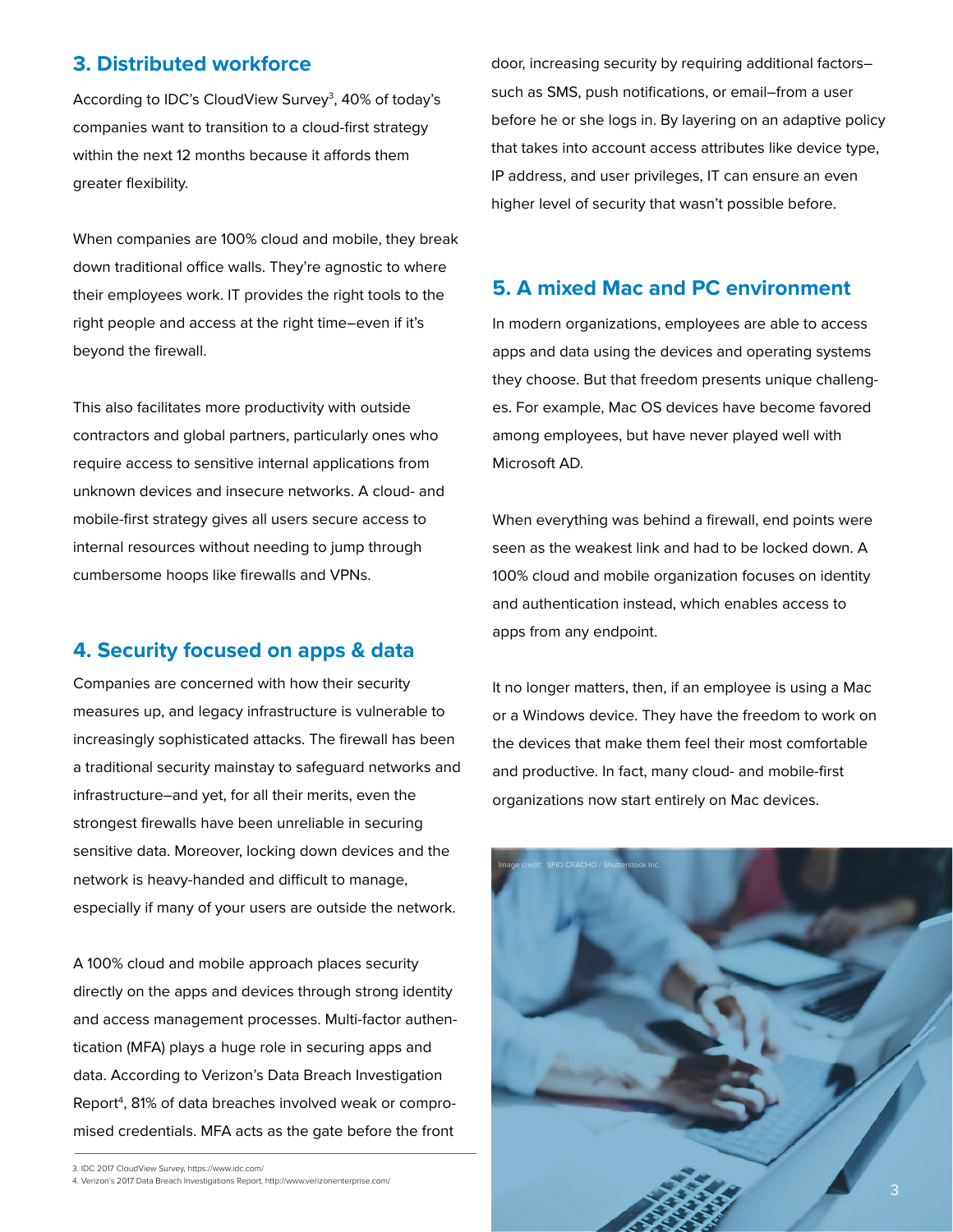

#### **6. BYOD**

Modern businesses understand the importance of flexible BYOD policies, which improve productivity and increase collaboration among employees. Yet despite this, many organizations state security as a top concern and remain shy to adopt BYOD policies. A 100% cloud and mobile organization focuses on protecting access to apps through identity and authentication rather than the device. When IT teams have visibility into who has access to what data, and with the added security of MFA across all devices, companies can empower their teams to work on any device they choose.

This pillar is instrumental in orchestrating effective workflows with contractors and partners who most likely have their own devices. Cloud- and mobile-first organizations trust the end-user to work on their own personal device without compromising company security.

#### **7. Automation focus**

As the number of users, apps, and devices increase, IT organizations need to streamline workflows for greater efficiency. Manually provisioning every employee, contractor, and partner is unsustainable; the costs (and risks of errors) are simply too high.

Instead, pre-integrated applications, automated group licenses, and flexible delivery options modernize legacy Active Directory systems and allow once-manual processes to scale. This ensures employees, contractors and partners have the correct level of access to the data and tools they need.

Likewise, access should come to an end when their engagement does. In cloud- and mobile-first IT organizations, automation allows on- and offboarding processes to take place smoothly through centrally managed policies that meet security and compliance requirements. Automation also prevents IT from being a bottleneck through the provisioning process.

Once an employee's identity is established with automated lifecycle management, it is easy to update or tweak access either individually or across wider groups, regions, roles, or territories. Through lifecycle management, businesses can embrace flexible scalability, dynamic responsiveness, and a pay-as-you-grow model where costs are more granularly linked to measurable usage.